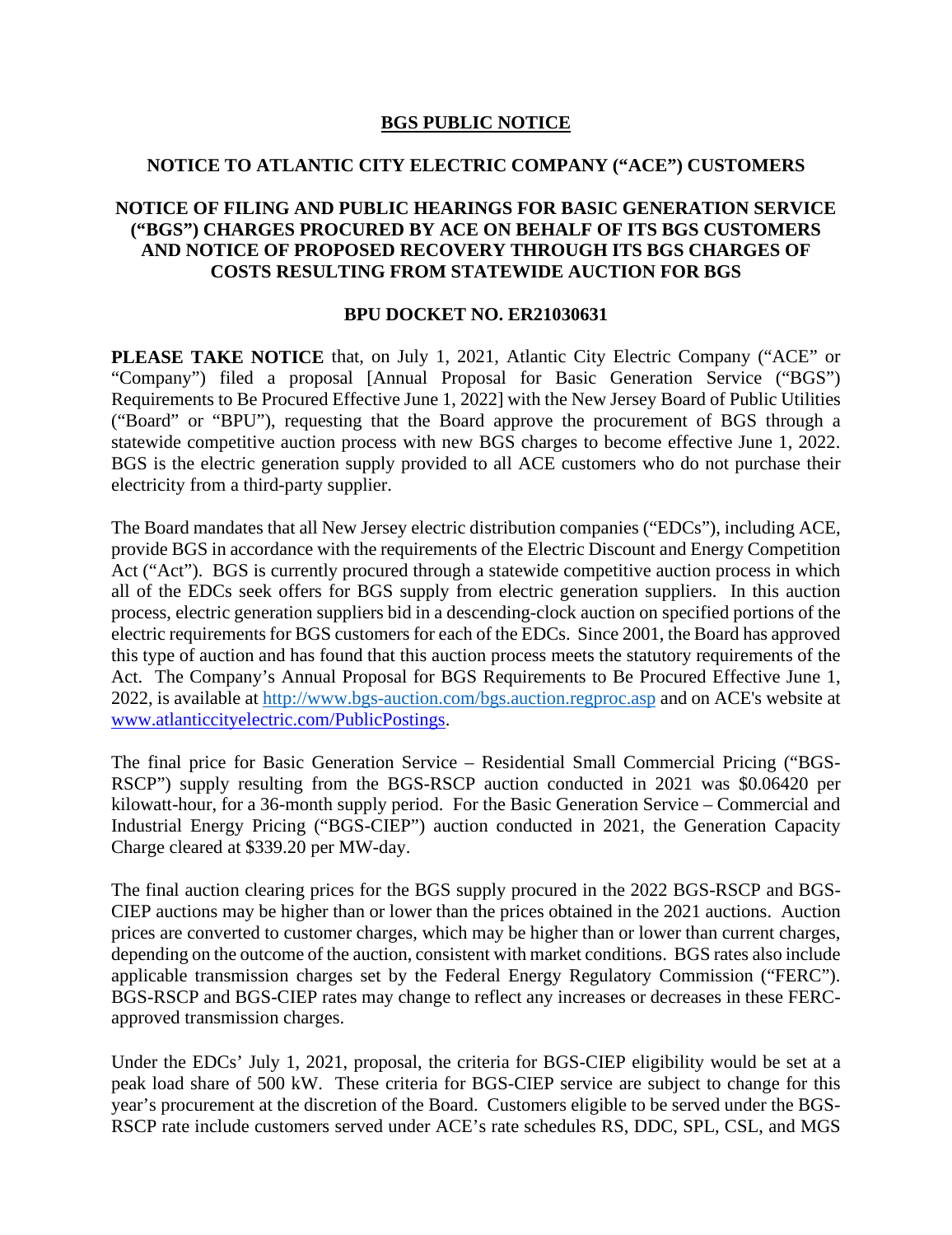and AGS customers with a peak load share of less than 500 kW. BGS-CIEP will be the only default supply option available to customers served on rate schedule TGS and to customers served on rate schedules MGS Secondary, MGS Secondary Electric Vehicle Charging, MGS Primary, AGS Secondary, and AGS Primary with a peak load share of 500 kW and higher as of November 1 of the year prior to the BGS auctions.

A copy of this Notice of Filing and Public Hearings is being served upon the clerk, executive or administrator of each municipality and county within the Company's service territory. The Annual Proposal for BGS Requirements to Be Procured Effective June 1, 2022 and this Notice have also been sent to the New Jersey Division of Rate Counsel ("Rate Counsel"), who will represent the interests of all ACE customers in this proceeding.

**PLEASE TAKE FURTHER NOTICE** that, due to the COVID-19 Pandemic, a telephonic public hearing will be conducted on the following day and time so that members of the public may present their views:

| Date:                  | Monday, August 30, 2021 |
|------------------------|-------------------------|
| Time:                  | $4:30$ P.M.             |
| <b>Dial-In Number:</b> | $(866)$ 326-9183        |
| <b>Passcode:</b>       | 617161#                 |

Representatives from the Company, Board Staff, and Rate Counsel will participate in the telephonic public hearing. Members of the public are invited to participate by utilizing the Dial-In number and passcode set forth above and may express their views on this Petition. All comments will be made a part of the final record of the proceeding and will be considered by the Board. In order to encourage full participation in this opportunity for public comment, please submit any requests for needed accommodations, such as interpreters, listening assistance, 48 hours prior to the above hearings to the Board Secretary at [board.secretary@bpu.nj.gov.](about:blank)

The Board will also accept written and/or electronic comments. While all comments will be given equal consideration and will be made part of the final record of this proceeding, the preferred method of transmittal is via the Board's External Access Portal after obtaining a MyNewJersey Portal ID. Detailed instructions for e-Filing can be found on the Board's home page at [https://www.nj.gov/bpu/agenda/efiling.](https://www.nj.gov/bpu/agenda/efiling) Emailed comments may be filed with the Secretary of the Board, in pdf or Word format, to [board.secretary@bpu.nj.gov.](about:blank)

Written comments may also be submitted to the Board Secretary, Aida Camacho-Welch, at the Board of Public Utilities, 44 South Clinton Avenue, 9th Floor, P.O. Box 350, Trenton, New Jersey 08625-0350. All comments should include the name of the Petition and the docket number.

All comments are considered "public documents" for purposes of the State's Open Public Records Act. Commenters may identify information that they seek to keep confidential by submitting them in accordance with the confidentiality procedures set forth in N.J.A.C. 14:1-12.3.